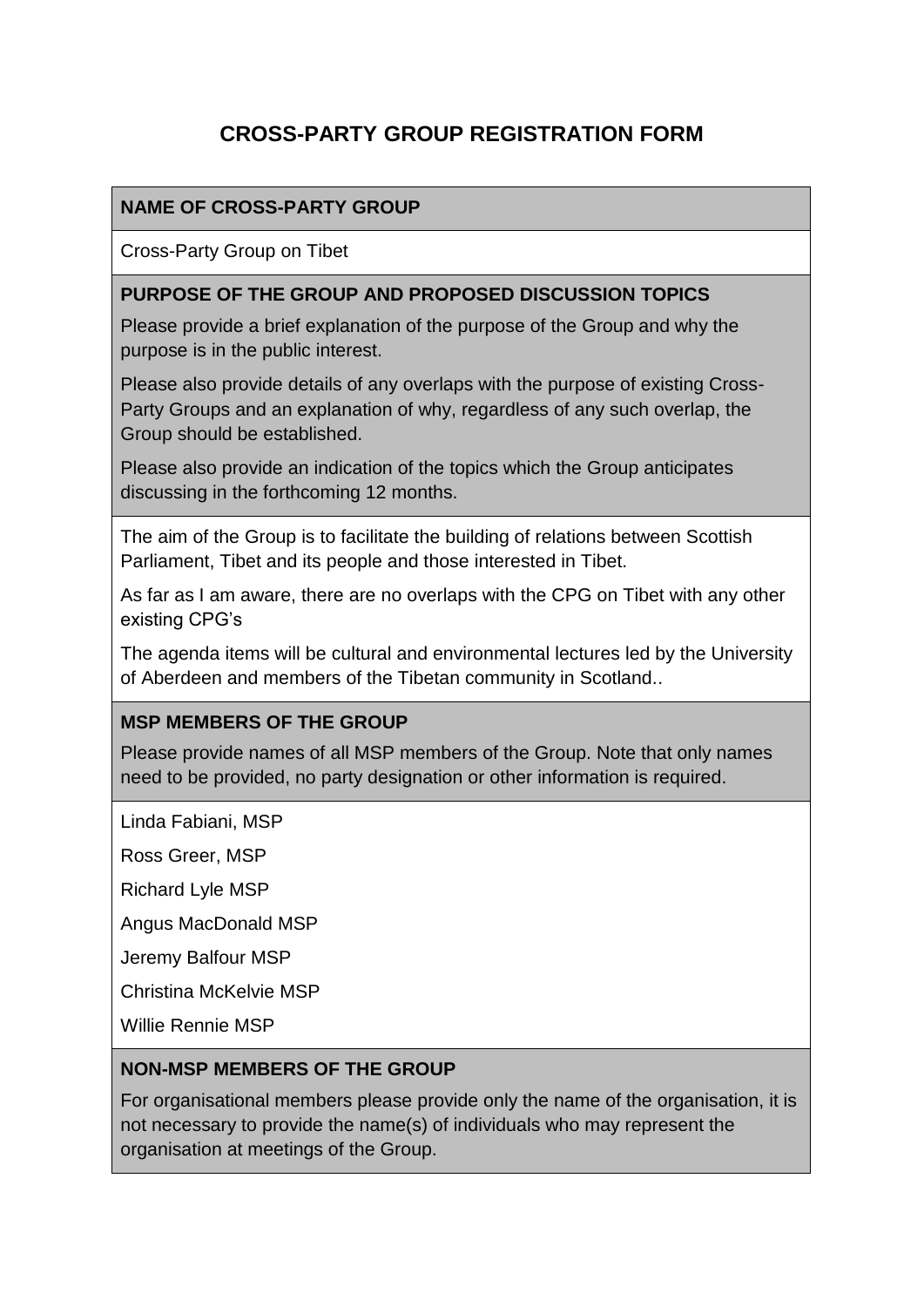| Organisations | University of Aberdeen<br>Scottish Centre for Himalayan Research<br>United Nations of a Free Tibet<br><b>Edinburgh University Tibet Society</b><br><b>Tibet Support Group Grampian</b><br><b>Tibet Support Group Scotland</b><br>Amnesty International<br>University of St Andrews<br><b>Edinburgh Interfaith Association</b> |
|---------------|-------------------------------------------------------------------------------------------------------------------------------------------------------------------------------------------------------------------------------------------------------------------------------------------------------------------------------|
| Individuals   | <b>William Caola</b>                                                                                                                                                                                                                                                                                                          |
|               | <b>Bruce Clark</b>                                                                                                                                                                                                                                                                                                            |
|               | Roger Eames                                                                                                                                                                                                                                                                                                                   |
|               | Jackie Fordyce                                                                                                                                                                                                                                                                                                                |
|               | Linda Hendry                                                                                                                                                                                                                                                                                                                  |
|               | David Lloyd Hudson                                                                                                                                                                                                                                                                                                            |
|               | <b>Elizabeth Lindsey</b>                                                                                                                                                                                                                                                                                                      |
|               | Laura Mackie                                                                                                                                                                                                                                                                                                                  |
|               | Samantha May                                                                                                                                                                                                                                                                                                                  |
|               | <b>Martin Mills</b>                                                                                                                                                                                                                                                                                                           |
|               | lain Thom                                                                                                                                                                                                                                                                                                                     |
|               | <b>Kirsteen Currie</b>                                                                                                                                                                                                                                                                                                        |

# **GROUP OFFICE BEARERS**

Please provide names for all office bearers. The minimum requirement is that two of the office bearers are MSPs and one of these is Convener – beyond this it is a matter for the Group to decide upon the office bearers it wishes to have. It is permissible to have more than one individual elected to each office, for example, co-conveners or multiple deputy conveners.

| Convener               | Linda Fabiani, MSP  |
|------------------------|---------------------|
| <b>Deputy Convener</b> | Ross Greer, MSP     |
| Secretary              | <b>Martin Mills</b> |
| <b>Treasurer</b>       | David Lloyd Hudson  |
|                        |                     |

# **FINANCIAL BENEFITS OR OTHER BENEFITS RECEIVED BY THE GROUP**

Please provide details of any financial or material benefit(s) received from a single source in a calendar year which has a value, either singly or cumulatively, of more